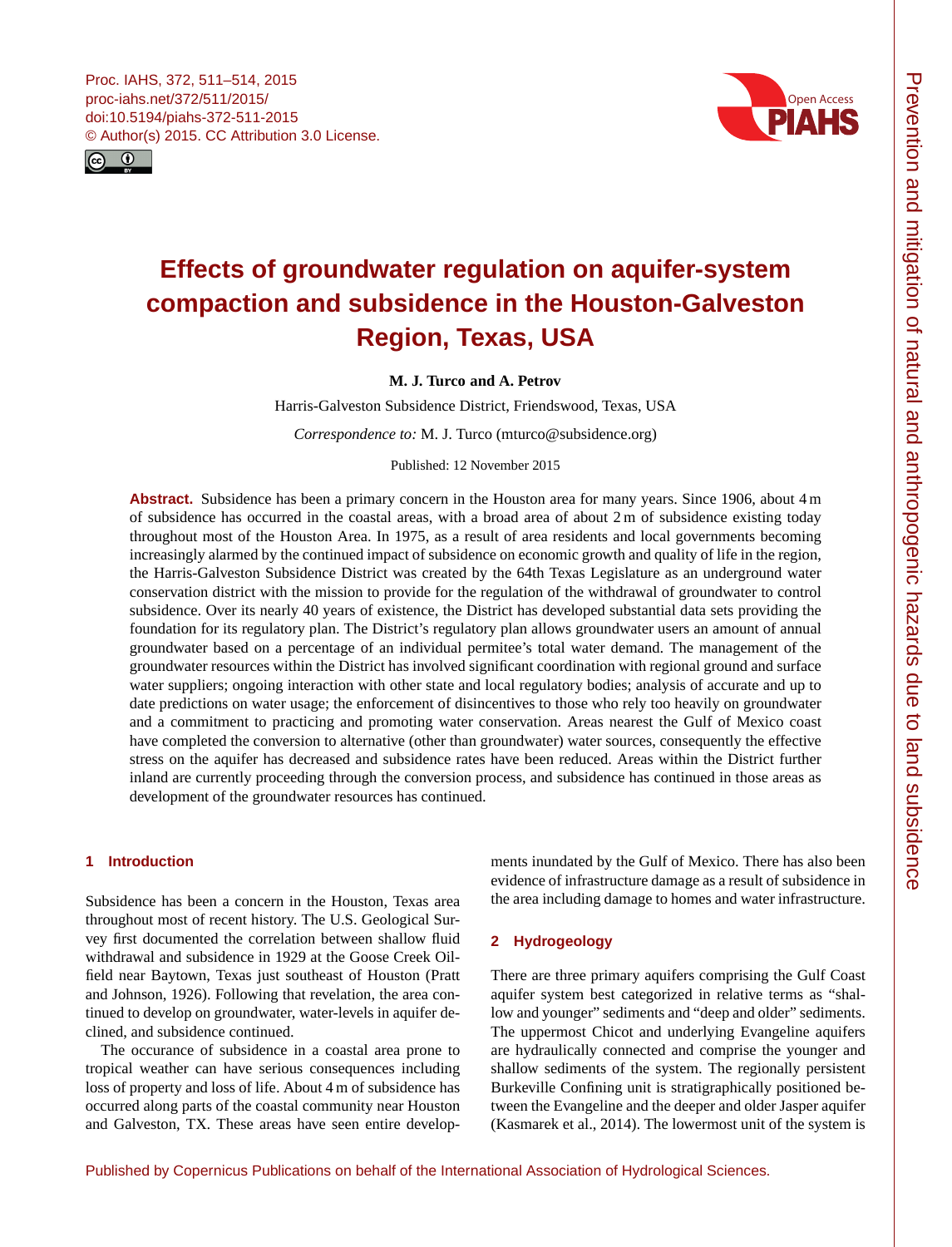the Miocene-age Catahoula confining system which contains the Catahoula Sandstone (Baker Jr., 1979). Through time, geologic and hydrologic processes created these accretionary sediment wedges of clay and other fine-grained clastic material more than 2300 m thick at the coast (Chowdhury and Turco, 2006; Baker Jr., 1979). The shallow and young sediments of the Chicot and Evangeline aquifer are the most concern when considering the potential for clay-compaction and resulting land surface subsidence.

#### **3 Water use**

Prior to the creation of the Harris-Galveston Subsidence District, the Houston region had relied mostly on groundwater for municipal, industrial and agricultural water supply. This reliance on groundwater coupled with the rapid development and population growth of the city of Houston led to substantial groundwater level declines and subsidence. The subsidence that occurred as a result of the increased groundwater use led to significant outcry from many in the local community and led to the creation of the HGSD by the State of Texas in 1975.

Regulating the use of groundwater is an effective measure to minimize active subsidence and prevent areas from subsiding in the future. The HGSD regulates groundwater as a percentage of the areas total water demand which allows continued growth of the area while still combating the issue of subsidence. The District began immediately focusing on those areas, currently referred to as Area 1, nearest the Gulf of Mexico, in perilous proximity to frequent tropical storms, hurricanes, and storm surge, requiring those areas to convert to 90 % alternative water as soon as possible. Subsequently, conversion to 80 % alternative supply occurred in Area 2 and in 2035 Area 3 will reach a similar conversion ratio. Beginning in 1976 and continuing through 2014, the percentage of groundwater used with respect to the total water demand of the area has decreased. In 1976 about 63 000 hectare meter (ha m) of water were sourced from groundwater with a total water demand at that time of 103 000 ha m. Whereas in 2014 about 26 500 ha m of water were sourced from groundwater with a total water demand of about 129 000 ha m (Fig. 1). In 2014, groundwater accounts for about 21 % of the total water demand within the District, a dramatic change over the 40-year history of groundwater regulation in the area.

#### **4 Impact of changes in water use on subsidence**

As water use has changed in the Houston area, groundwaterlevels have risen in areas one and two and subsidence rates have slowed considerably. The HGSD operates a network of about 80 GPS subsidence monitoring stations (Fig. 2) throughout the area along with a network of 13 extensometers operated by the USGS to monitor the impact of changes in water use on subsidence in the area. The HGSD network



**Figure 1.** Groundwater and alternative source water percentage and total water demand, 1976–2014, Harris-Galveston Subsidence District, Texas, USA.



**Figure 2.** Subsidence monitoring station located near Texas City, TX, USA.

consists of continuously operating and periodically operating GPS stations equipped with real-time global positioning system receivers that are post-processed, determining a relative change in ellipsoid height of the monitoring station refer-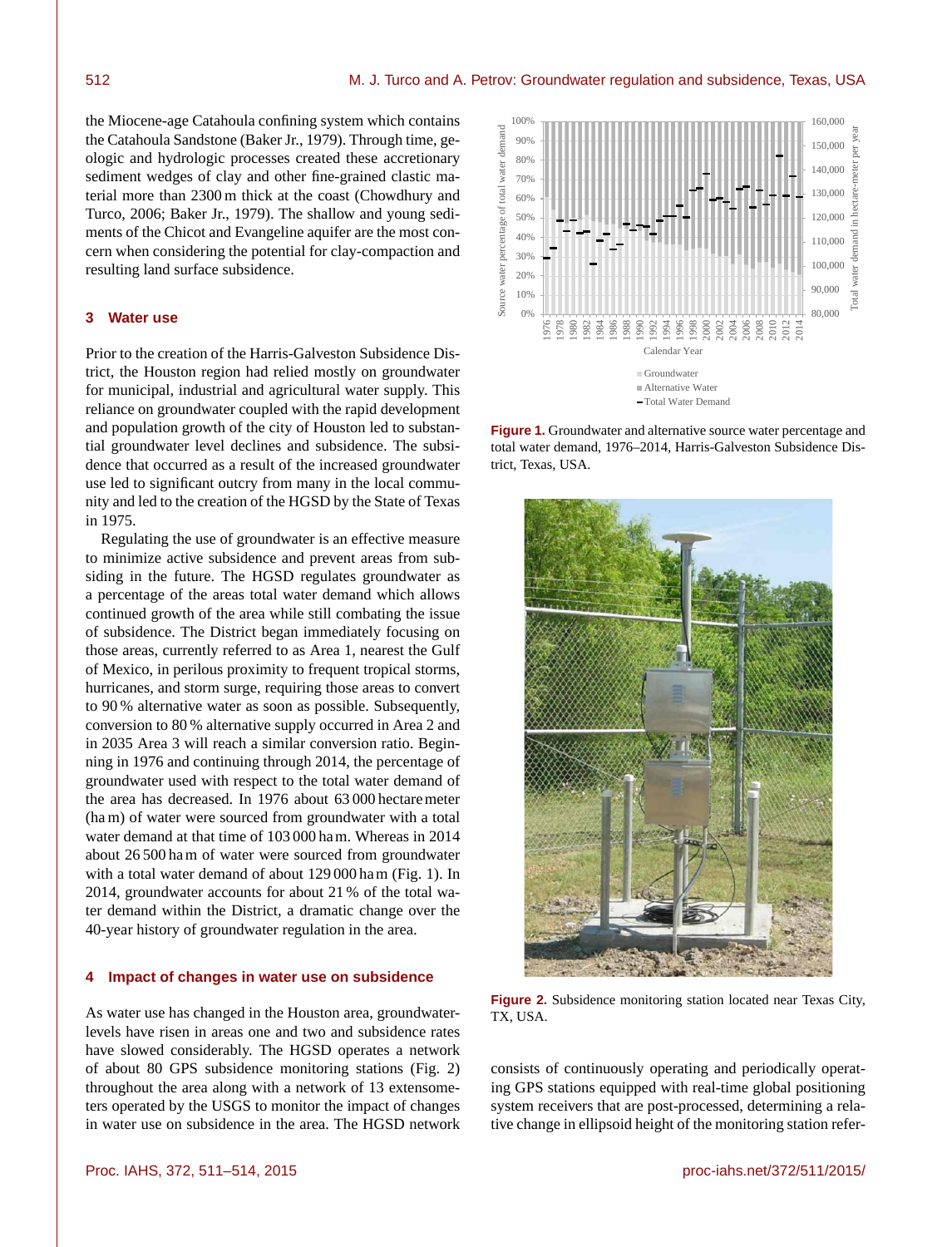

**Figure 3.** Observed change in ellipsoidal height calculated (Zilkoski et al., 2003) at GPS monitoring stations from 2010 to 2014, Houston area, Texas.

enced to one of the stable extensometer benchmarks at depth (Zilkoski et al., 2003).

Generally, the network shows a good correlation between measured water-levels and observed subsidence. Figure 3 shows distribution of ellipsoidal height change from 2010 to 2014, generally showing the area of highest occurrence and magnitude of subsidence occurring in Area 3, currently not fully converted to alternative water.

The Addicks extensometer is located in Area 3 and is currently the most active extensometer. Since 1975, nearly 115 cm of clay-compaction has occurred (Fig. 4). From late in 2010 through 2012, the Houston area experienced a prolonged drought, resulting in the highest total water demand for the area on record. Consequently, subsidence rates increased in areas one, which had not seen appreciable subsidence occur in recent history (Fig. 3).

# **5 Conclusions**

The Gulf Coast aquifer system in the Houston area is uniquely susceptible to clay-compaction and subsidence due to its aquifer composition and large amounts of historical groundwater withdrawal. Changes in water use due to groundwater regulation and the conversion of groundwater users from groundwater to alternative source waters has re-



**Figure 4.** Water-level and cumulative compaction at the Addicks extensometer located in Harris Galveston Subsidence District Regulatory Area 3, Houston, Texas, USA, 1974–2015.

sulted in groundwater levels above the historical minimum and minimized subsidence in coastal areas. Local collaboration between the regulatory and regulated communities is absolutely necessary in coordinating the conversion from one source water to another. Considering the variability in water demand as it relates to climatic change, on-going monitoring of water-level and land surface subsidence is required to adequately gage the aquifer's response to changes in water-use.

**Acknowledgements.** The authors wish to thank Robert Thompson, Kevin Ebrom, Mike Chrismer, and Greg Lackey of the Harris-Galveston Subsidence District for their assistance in the preparation of this paper and the USGS Texas Water Science Center for their continued cooperation in the groundwater and subsidence research in the Houston area. Additionally, this information would not be available without the collaboration of numerous regional water providers such as the City of Houston and the North and West Harris County Regional Water Authorities.